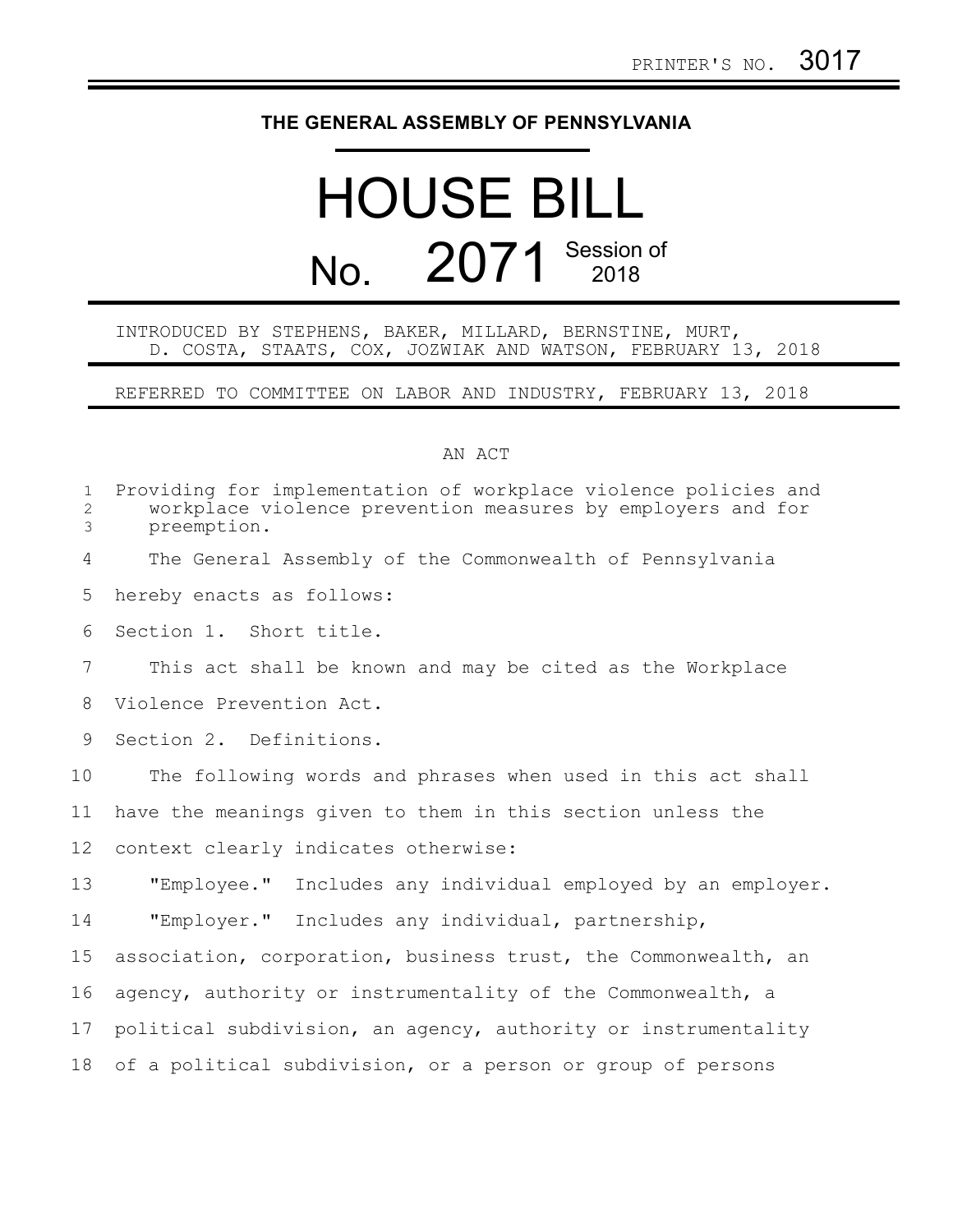acting, directly or indirectly, in the interest of an employer in relation to any employee. 1 2

"Workplace violence." Violence, a threat of violence, harassment, intimidation or extremely disruptive behavior by a person against an employee which occurs during the course of the employee's employment or as the result of the employment. 3 4 5 6

"Workplace violence policy." A written policy created by an employer to provide for workplace rules and procedures intended to prevent or respond to workplace violence. 7 8 9

"Workplace violence prevention measure." An action taken by an employer for the purpose of preventing or reducing the incidence or severity of workplace violence. The term includes, but is not limited to: 10 11 12 13

(1) Providing training for employees with regard to the employer's workplace violence policy or general training on how to prevent and respond to workplace violence. 14 15 16

(2) Hiring or retaining security personnel to provide protection from workplace violence. 17 18

(3) Deploying electronic security systems, alarms, surveillance systems or other electronic measures intended to identify, monitor or make employees aware of potential workplace violence. 19 20 21 22

(4) Physically modifying the employer's premises or restricting access to certain parts of the premises in a manner intended to provide for the protection of employees. 23 24 25

(5) Installing barriers, locks, doors, bulletproof or bullet-resistant windows or other obstructions, partitions or any other physical deterrent intended to provide for the protection of employees. 26 27 28 29

Section 3. Employer rights. 30

20180HB2071PN3017 - 2 -